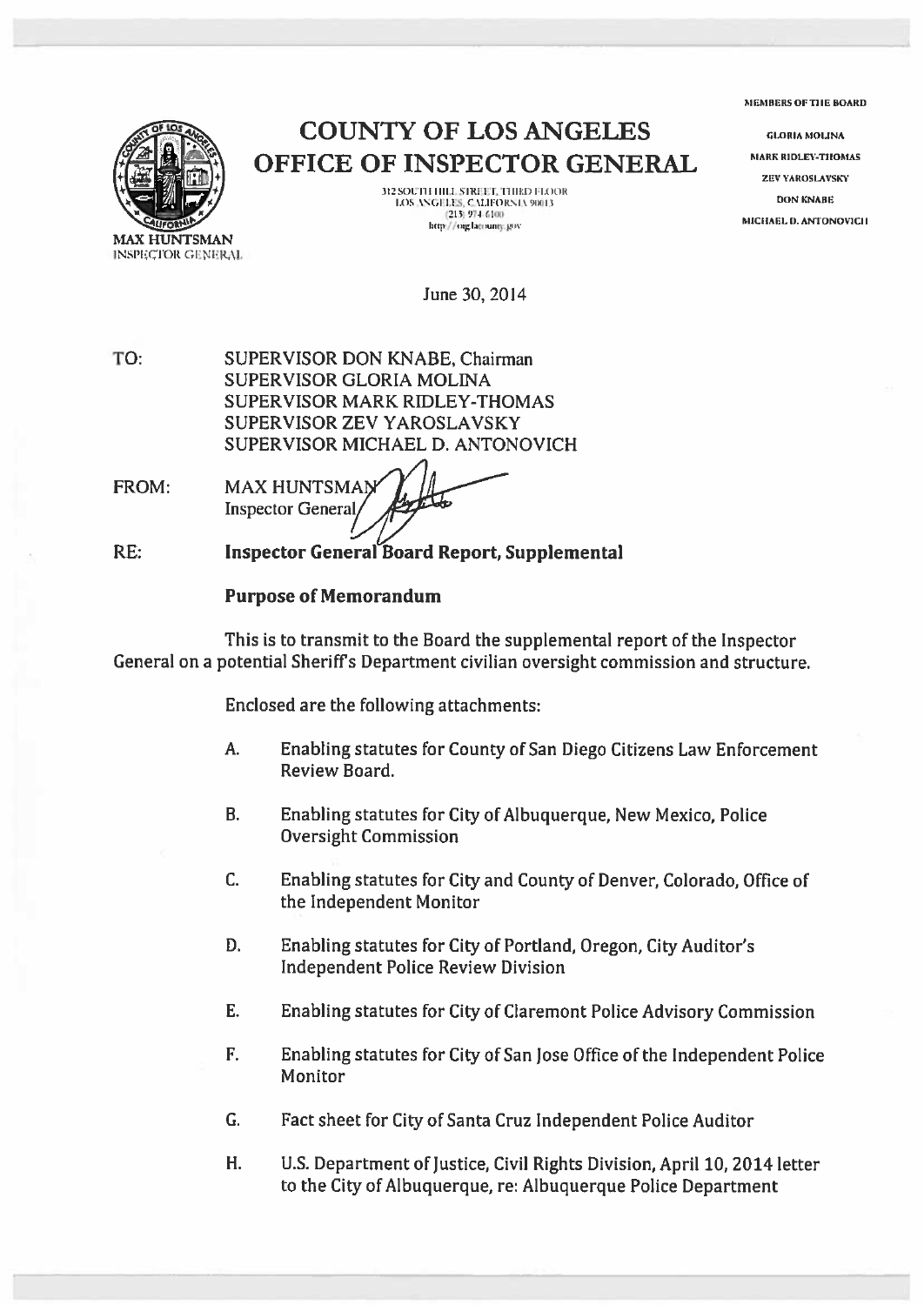Inspector General Board Report **Page 2 of 18 Supplemental** June 30, 2014

#### Summary

On February 25, 2014, the Board of Supervisors "directed the Inspector General and requested the Sheriff, in consultation with County Counsel, to provide the Board with <sup>a</sup> recommendation as to whether <sup>a</sup> citizens oversight commission would be appropriate and to collaborate in providing input on the alternative potential structures of a Sheriff's Department Oversight Commission, and/or propose any alternative structure(s) for an oversight body, to the Board in writing by June 30, 2014."

In preparing this report, the Office of the Inspector General (OIG) met with and spoke to community activists, civic leaders, civil rights attorneys and advocates, representatives of law enforcement labor organizations and members of the academic community. The OIG consulted with members of the Los Angeles County Sheriff's Department command staff, reviewed civilian oversight entities in other jurisdictions, the statutory schemes which empower them, spoke to members and stakeholders in those civilian oversight entities and reviewed social media, news media and governmental reports and commentary as to their efficacy. The <sup>010</sup> has submitted <sup>a</sup> joint letter with the Sheriffs Department and delivers this supplemental report to provide additional information which may be helpful to the Board of Supervisors in its decision-making process.

The Inspector General recommends that the Board delay <sup>a</sup> decision on the creation of <sup>a</sup> civilian oversight commission. The <sup>010</sup> is not fully staffed or empowere<sup>d</sup> by ordinance. As the Board is aware, efforts to establish a legal framework for OIG access are not complete. Regardless of the choices made in that process, it will take time to establish <sup>a</sup> positive working relationship with the Sheriffs Department that is consistent with the Board's direction and all applicable laws. There may be litigation of the legal questions involved. Because the Board will likely wish to consider the outcome of this process in deciding whether to create <sup>a</sup> commission and what sort of characteristics to <sup>g</sup>ive any such commission, it would be best to complete the first process before beginning the second.

If this process were to result in an OIG that could more fairly be characterized as an internal monitor, then <sup>a</sup> civilian commission would serve as an important external voice for the public. If the OIG is denied total access to Sheriff's Department operations and records, either by decision of the Department or by decision of a court, then a civilian commission could become an absolutely necessary par<sup>t</sup> of additional reform efforts. It is our intention that the 010 will ultimately be established as <sup>a</sup> strong and effective external monitor with complete access to Sheriffs Department activities.

Should the Board elect to immediately create <sup>a</sup> civilian commission, this report contains some general suggestions for creating <sup>a</sup> commission that is within the Board's lawful authority without external authorization, such as <sup>a</sup> charter amendment or state statute. Without external authorization, the commission would be primarily advisory and its success would depend upon its composition and the relationship it established with the GIG and the Sheriffs Department.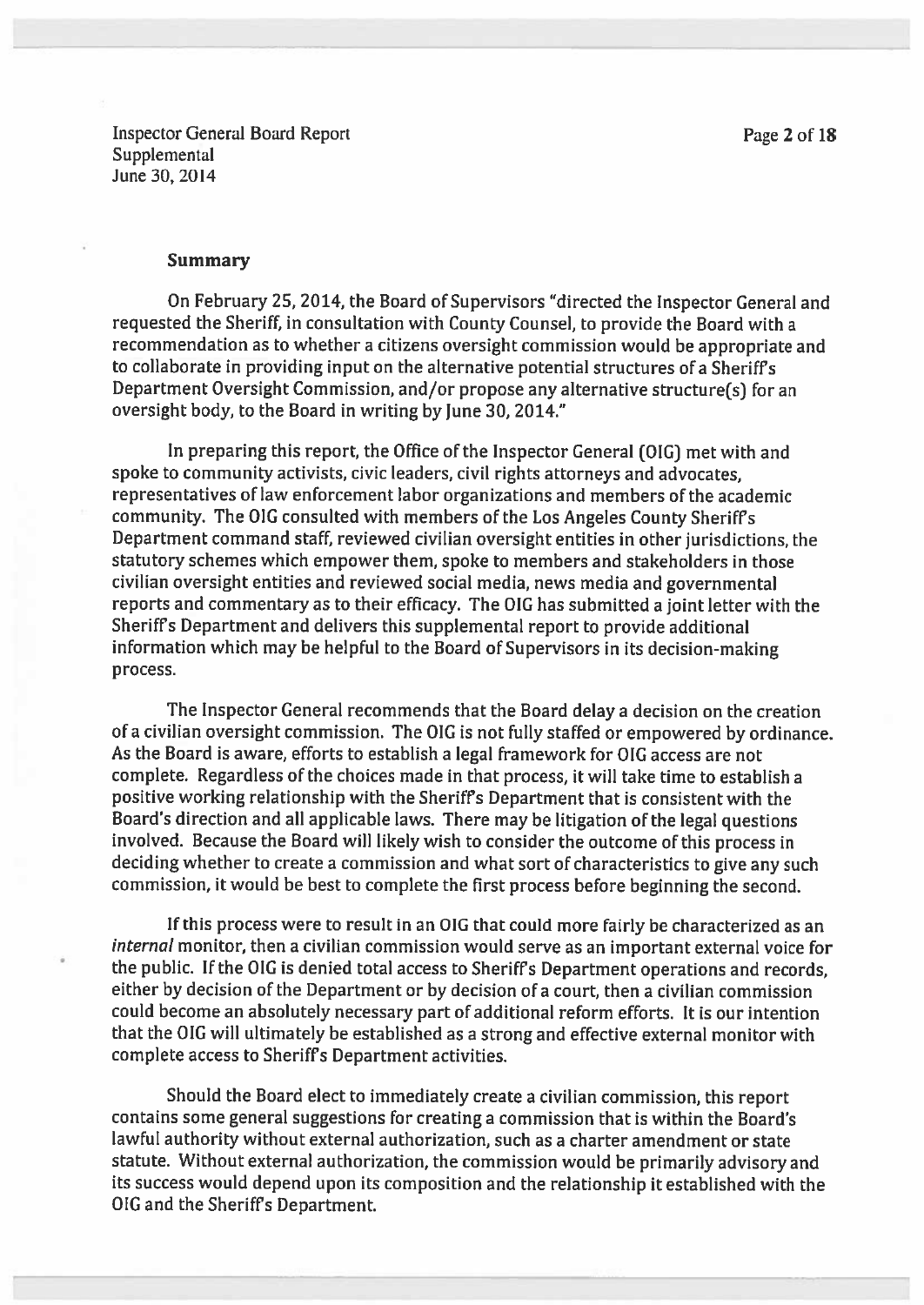Inspector General Board Report **Page 3 of 18 Supplemental** June 30, 2014

## **Discussion**

## POSSIBLE CHARACTERISTICS OF A CIVILIAN OVERSIGHT COMMISSION CREATED BY **ORDINANCE**

The Citizens' Commission on Jail Violence (CCIV) recommended that the Board establish the Office of the Inspector General to provide comprehensive oversight of the Sheriff's Department and its jails. The CCIV identified three primary functions of the proposed OIG: (1) to monitor jail conditions and the Sheriff's Department's response to inmate and public complaints; (2) to review the Sheriffs Department's use of force statistics, its investigations of force incidents and allegations and the resulting disciplinary decisions; and (3) to review the quality of the Sheriffs Department's own audits and inspections.1

The CCIV considered whether additional civilian oversight of the Sheriffs Department should be provided by <sup>a</sup> civilian oversight commission and concluded that such <sup>a</sup> civilian commission would not be necessary so long as there exists <sup>a</sup> well-structured adequately staffed OIG and the Board continues to keep the conditions in the jails in the public view.2

The effectiveness of the Board in keeping the condition of the jails in public view and providing oversight of the Office of the Inspector General cannot be evaluated until such time as the OIG is fully functional and begins to report its findings to the Board publicly. Because the Board has responsibility over so large <sup>a</sup> governmen<sup>t</sup> apparatus, and because public interest and the political process generally tend to be crisis driven, it has been historically difficult to maintain effective County reform efforts over the long term. The Board does have the legal authority to create <sup>a</sup> civilian commission to fulfill the role envisioned for the Board by the CCJV -- keeping the spotlight on jail violence. Ultimately it is the Board's responsibility to supervise county officers regardless of the mechanism used.

It is the opinion of the OIG that such <sup>a</sup> civilian commission could provide the following valuable services to the community:

- Gather community concerns about Sheriff's Department services, policies and procedures
- Provide <sup>a</sup> public forum at which:
	- <sup>o</sup> The Office of the Inspector General presents findings
	- <sup>o</sup> Civilians voice concerns about Sheriffs Department policies, procedures and services
	- <sup>o</sup> The Commission addresses community concerns about the Sheriffs Department
	- <sup>o</sup> The Commission educates the community about civilians' rights, the role of the Sheriffs Department and the complaint process

<sup>&</sup>lt;sup>1</sup> Report of the Citizens' Commission on Jail Violence, September 2012, pp. 190-193.  ${}^{2}$ Report of the Citizens' Commission on Jail Violence, supra, pp. 190-193.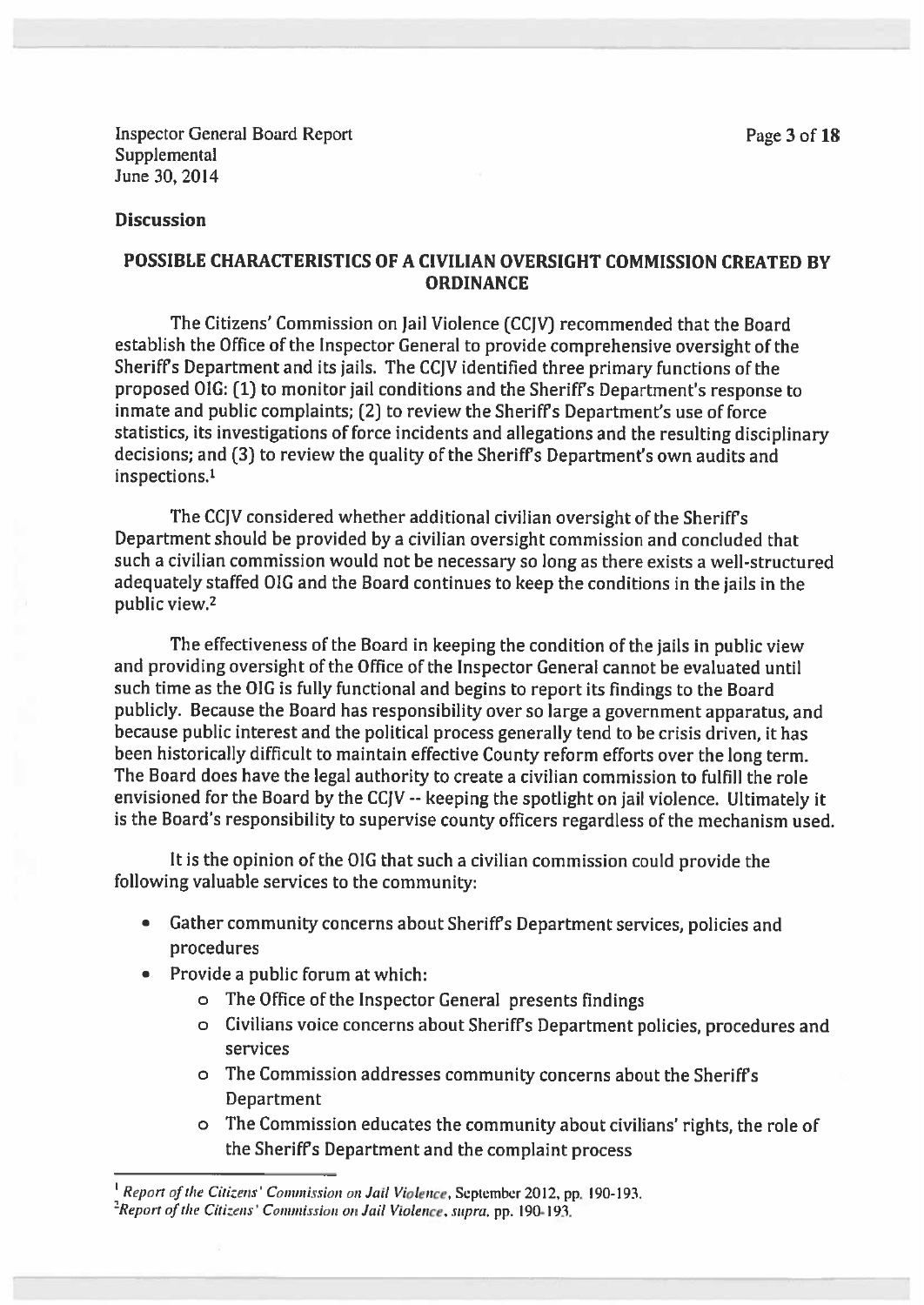Inspector General Board Report **Page 4 of 18 Supplemental** June 30, 2014

- <sup>o</sup> Receive general complaints about the Sheriffs Department from members of the community
- Receive and forward to the OIG specific complaints about the Sheriffs Department
- Research and provide recommendations regarding Sheriffs Department —related issues
- Advise the OlG and the Sheriffs Department of community concerns and patterns of problems
- •Recommend to the OIG specific areas of investigation
- Evaluate the effectiveness of the OIG
- Make policy recommendations to the OIG and the Sheriffs Department
- • Facilitate mediation of some complaints if both the complainant and subject officer agree to participate

Such <sup>a</sup> commission would be most likely to be effective if it were comprised of highly respected members of the community with varying viewpoints. Such individuals, who are often willing to serve on temporary commissions, would be most likely to join if the time commitment were not onerous and the likelihood of positive results were present One of the strongest arguments against the creation of a commission is that commissions can be <sup>a</sup> drain on public funds without having much impact. The involvement of highprofile and highly experienced people would increase the chances of having such an impact. Running <sup>a</sup> lean administrative operation would reduce the expense of such <sup>a</sup> commission in order to keep a higher ratio of benefit to cost. Accordingly, we recommend that any such commission should use the already existing Office of the Inspector General as its investigative and administrative staff.

In order to ensure that the Office of the Inspector General meets the public's expectation that it conduct impartial investigations, make findings which are uninfluenced by power or politics and make those findings public, the OIG recommends that there be sufficient safeguards in <sup>p</sup>lace which preven<sup>t</sup> the civilian commission from: (1] limiting or dictating the investigations conducted by the OlG; (2) censoring, suppressing or altering public reports by the OIG; or (3) requiring the disclosure by the OIG of any confidential or privileged information. The commission could be <sup>g</sup>iven the power to hire and fire the Inspector General or that power could remain with the Board. If the Board elected to turn over that power to <sup>a</sup> commission, <sup>a</sup> term of office for the Inspector General would be advisable to ensure reports are not self-censored to avoid controversy.

### ROLE OF THE OFFICE OF THE INSPECTOR GENERAL

The effectiveness of the OIG in fulfilling the functions envisioned for it by the CCJV cannot be evaluated until the OIG has become fully staffed and operational. The OIG has been created to fulfill the functions recommended by the CCJV and its propose<sup>d</sup> structure includes three branches. The Monitoring and Community Outreach branch of the OIG is tasked with: (1) monitoring the jails and the Sheriffs Department's responses to complaints which originate from within the jails; (2) identifying problematic issues in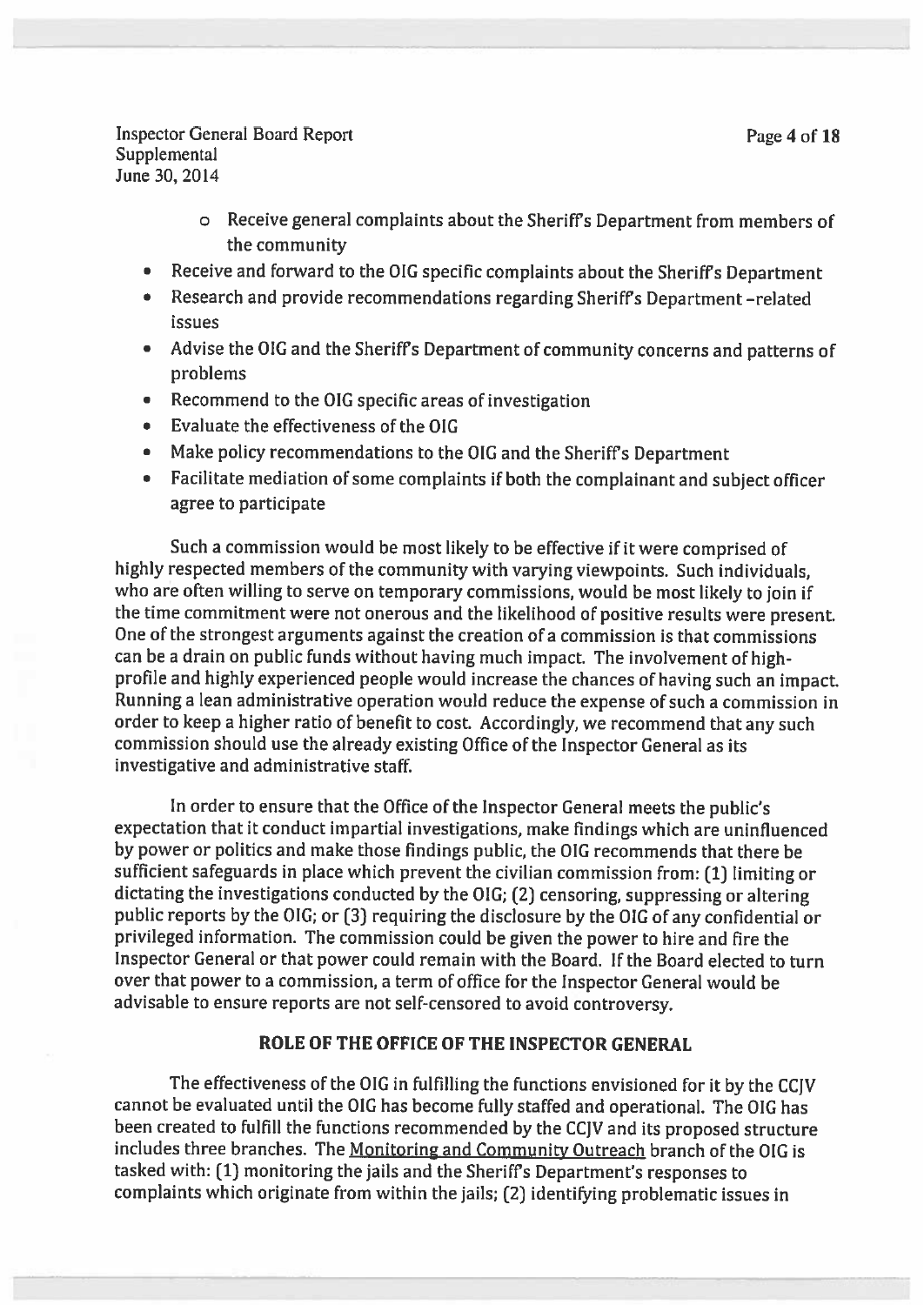Inspector General Board Report **Page 5 of 18 Supplemental** June 30, 2014

Sheriffs Department's custody operations; and [3] conducting the community outreach programs of the 01G. The Review and Analysis branch is tasked with reviewing: (1) the Sheriffs Department's use of force statistics; (2) the Sheriffs Department's investigations of use of force incidents and misconduct allegations; and [3] the Sheriffs Department's disciplinary decisions. The Audits and Investigations branch is tasked with: (1] reviewing the Sheriffs Department's audits and investigations; and [2] in some circumstances, conducting its own audits and investigations of custody operations.

Critical to the effectiveness of the GIG is the degree of access the OIG secures to the Sheriffs Department's facilities, records and staff. The CCIV recommended "unfettered" access by the OIG to Sheriffs Department personnel, records and facilities.3 Much of the information within the Sheriffs Department which is necessary for the OIG to perform its function is privileged<sup>4</sup> and exempt from the disclosure requirements of the Public Records Act.<sup>5</sup> The California Supreme Court has ruled in one case that an external government body that fulfilled <sup>a</sup> legal obligation could receive confidential information that could not be lawfully disclosed to the general public.<sup>6</sup> There is not yet a Los Angeles County ordinance that delineates the scope and conditions of the access the OIG will have to Sheriffs Department's records, personnel and facilities. There is no California case law which directly addresses the legal issues regarding access to Sheriffs Department's records by the GIG when the GIG is acting as legal counsel to the Board while the Hoard is acting within its statutory supervisorial capacity over the Sheriffs Department.7 There is no memorandum of understanding between the Sheriff and the Board establishing <sup>a</sup> protocol for granting the GIG access to the Sheriffs Department's records, personnel and facilities.

The CCIV recommendations will be much more difficult to implement if the Sheriff declines to share information with the 01G. While current Sheriff John Scott and his entire command staff have been extremely cooperative and forthcoming with the OIG while we work to establish protocols, this fundamental legal issue remains unresolved. Furthermore, there will be <sup>a</sup> new Sheriff on December 1,2014. The new Sheriff will need to make his own assessment of the proper procedure for working with the GIG.

The Professional Peace Officers Association and the Association of Los Angeles Deputy Sheriffs are particularly concerned about protecting information containing the identities of police officers and disciplinary information. While the circumstances are not the same, attempts to obtain such information in the pas<sup>t</sup> have resulted in extensive litigation.<sup>8</sup> It would be best to resolve the legal issue of what information may be lawfully accessed by the GIG before considering additional action.

 $3$ Report of the Citizens' Commission on Jail Violence, supra, p. 191.

<sup>&</sup>lt;sup>4</sup>See Evidence Code, sections 1040 et seq and Penal Code, sections 832.5 et seq. (all citations are to California codes unless otherwise noted).

 $5$ Government Code, sections 6250 et seq.

 $6$ Copley Press, Inc. v. Superior Court (2006) 39 Cal.4th 1272.

<sup>&</sup>lt;sup>7</sup>Government Code, section 25303.

<sup>&</sup>lt;sup>8</sup> Long Beach Police Officers Assn. v. City of Long Beach (2014) 59 Cal.4<sup>th</sup> 59.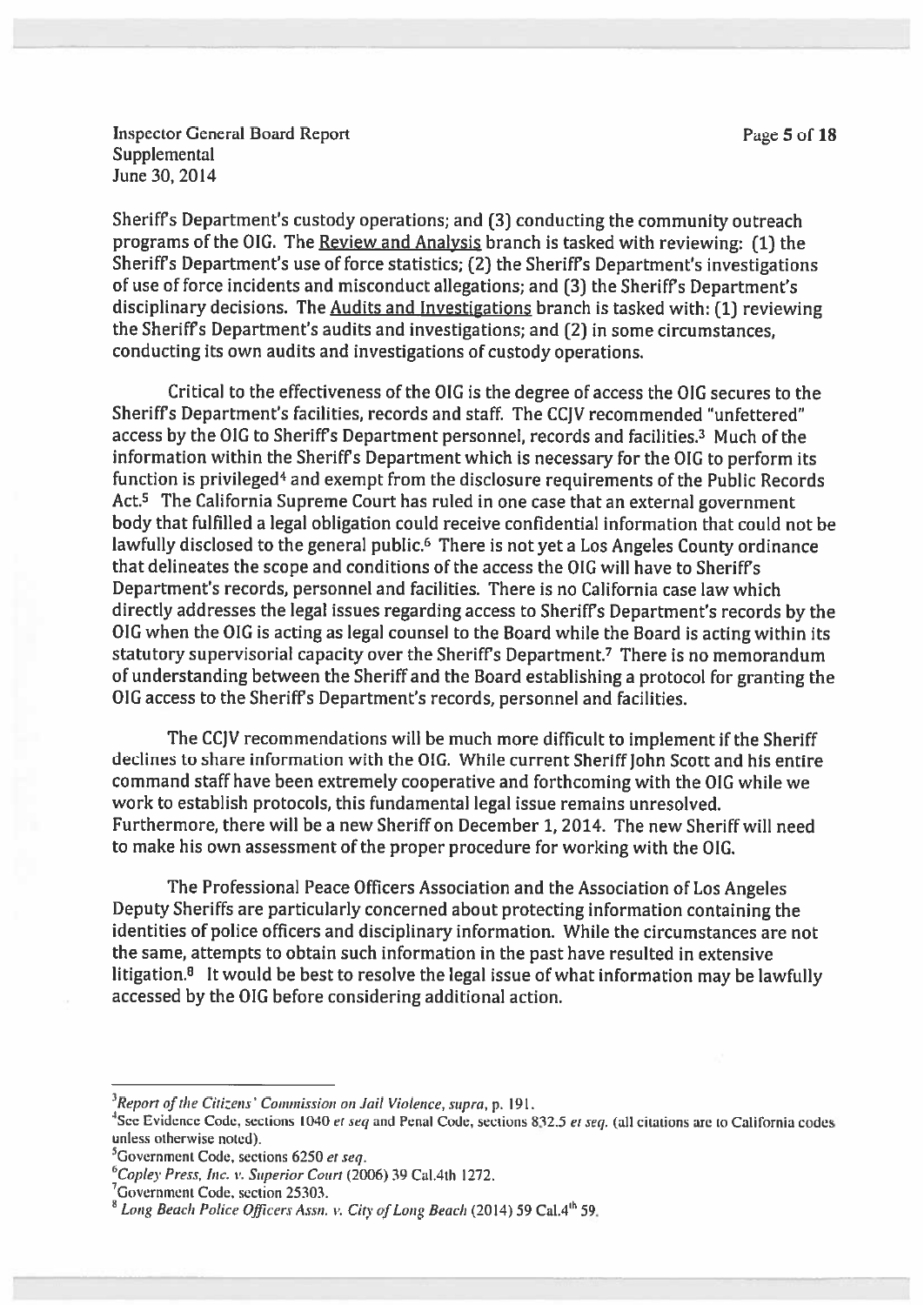Inspector General Board Report **Page 6 of 18 Supplemental** June 30, 2014

#### CIVILIAN OVERSIGHT COMMISSION MODELS AND FUNCTIONS

The California Constitution provides that the sheriff of each county is supervised by the attorney general (Cal. Const., art V,  $\S$  13), and that in each county the sheriff shall be an elected position (Cal. Const., art V, § 1(b) and § 4(c)). Statute gives to the attorney general direct supervision of each sheriffs law enforcement functions (Cal. Gov. Code, § 12560) while leaving to each county's board of supervisors the responsibility of supervising the official conduct of, among other county officers, the sheriff. <sup>A</sup> board's supervisory authority over official conduct does not extend to or affect <sup>a</sup> sheriffs independent investigative functions. (Cal. Gov. Code, § 25303.) According to the California Supreme Court, when <sup>a</sup> sheriff is performing law enforcement functions the sheriff is functionally independent of county control. (Venegas v. County of Los Angeles (2004) 32 Cal.4th 820, 834.)

#### Models of Civilian Oversight Bodies

The models of civilian oversight that are available to Los Angeles County within the current constitutional and statutory framework are considered "external," meaning that the oversight body is independent of the law enforcement agency it oversees and is staffed and compensated by the legislative body that created it.<sup>9</sup> There are four basic models of civilian oversight that may be adopted by the County within the current constitutional and statutory framework.

## MODEL ONE

Civilian commission to which an investigative body similar to the OlG reports. Examples of such a model are found in San Diego County.<sup>10</sup> and Albuquerque, New Mexico.<sup>11</sup>

San Diego County The San Diego Sheriffs Department and the San Diego County Probation Department are "advised" by the Citizens Law Enforcement Review Board ('CLERB"). The CLERB is comprised of eleven civilian electors from within the county who are nominated by the county's Chief Administrative Officer and appointed by its Board of Supervisors. The CLERB's functions include community outreach and receiving, investigating and adjudicating civilian complaints.

Reporting to San Diego County's CLERB is the Executive Director and <sup>a</sup> staff of complaint investigators. The CLERB makes recommendations to the Sheriff and the Chief Probation Officer. County ordinance provides that the CLERB is advisory only and has no authority to manage or direct the activities of either the Sheriffs Department or the Probation Department.

 $^9$ Citizens Oversight Committees in Law Enforcement, Calderon, Eduardo L. and Hernandez-Figueroa, Maria, California State University Fullerton, Center for Public Policy. January 2013.

<sup>&</sup>lt;sup>10</sup> See Attachment A

<sup>&</sup>lt;sup>11</sup> See attachment B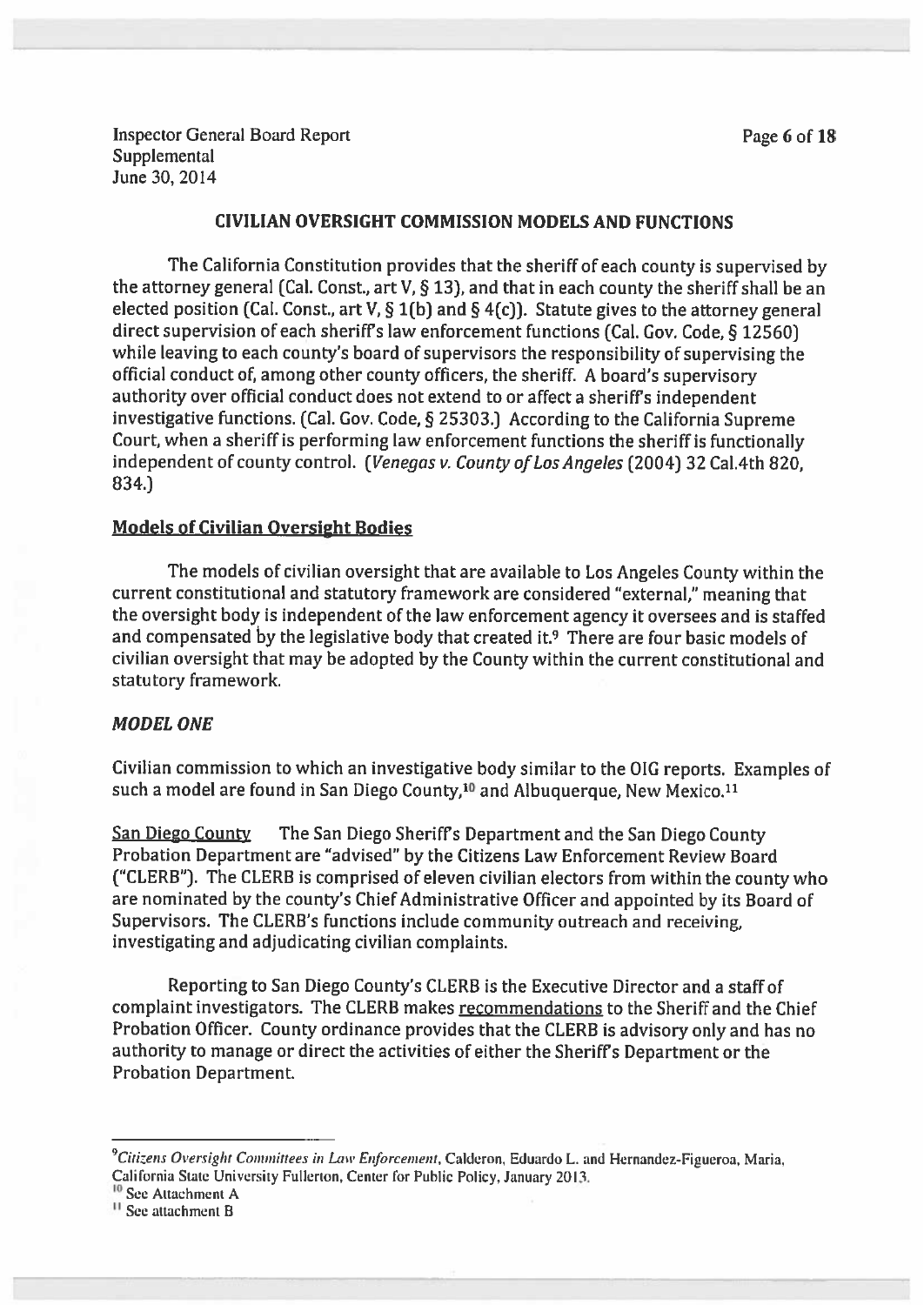Inspector General Board Report **Page 7 of 18 Supplemental** June 30, 2014

Albuquerque The Albuquerque Police Department is subject to oversight by the Police Oversight Commission ("POC'9. The POC is comprised of nine non-law enforcement residents appointed by the mayor from <sup>a</sup> slate of two persons from each council district who are nominated by the district's council member. Within the POC is the Independent Review Office ("IRO"), which serves as the investigative arm of the POC.

The POC's functions include: (1) community outreach; (2) receiving, investigating and adjudicating civilian complaints; and (3) monitoring all police shootings and claims of excessive force. The POC also is tasked with evaluating operations within the police department and making policy recommendations.

The IRO includes <sup>a</sup> staff of three investigators who investigate civilian complaints. The IRO reports its findings to the POC and to the command staff of the police department, including the Chief of Police.

### MODEL TWO

Civilian commission which is separate and apart from an independent investigative body similar to the OIG. Examples of such a model are found in Denver, Colorado,<sup>12</sup> and Portland, Oregon.<sup>13</sup>

Denver The Office of the Independent Monitor ("OIM") oversees the Denver (City) Police Department and the Denver (County) Sheriffs Department. The Independent Monitor is appointed by the mayor from <sup>a</sup> list of three nominees who are presented by <sup>a</sup> five member selection committee, one member of which is selected by the city council president. The OIM has <sup>a</sup> professional staff, including attorneys, <sup>a</sup> Community Relations Ombudsman and <sup>a</sup> Research Analyst. The OIM reports to the mayor.

The OIM's functions include: (1) community outreach, including publicly reporting its findings and recommendations; (2) receiving and monitoring the investigations of civilian complaints and recommending findings and discipline; (3) mediation and alternative resolution of complaints; and (4) monitoring law enforcement operations. The OIM also makes policy and procedure recommendations.

Also in Denver is the Citizen Oversight Board ("COB"). The COB is comprised of seven persons from the City and County of Denver who are appointed by the mayor and approved by the city council. Members of the COB cannot be employees of either the City or the County and they cannot be closely related to employees of the police or sheriffs departments.

The COB's functions include: (1) assessing the effectiveness of the OIM; (2) making policy recommendations regarding the complaint process, discipline, use of force, and other policies; (3) making recommendations in specific cases; and (4) addressing any other issues of concern to the community, members of the Board of Supervisors, the Monitor, the

 $12$  See attachment C

 $13$  See attachment D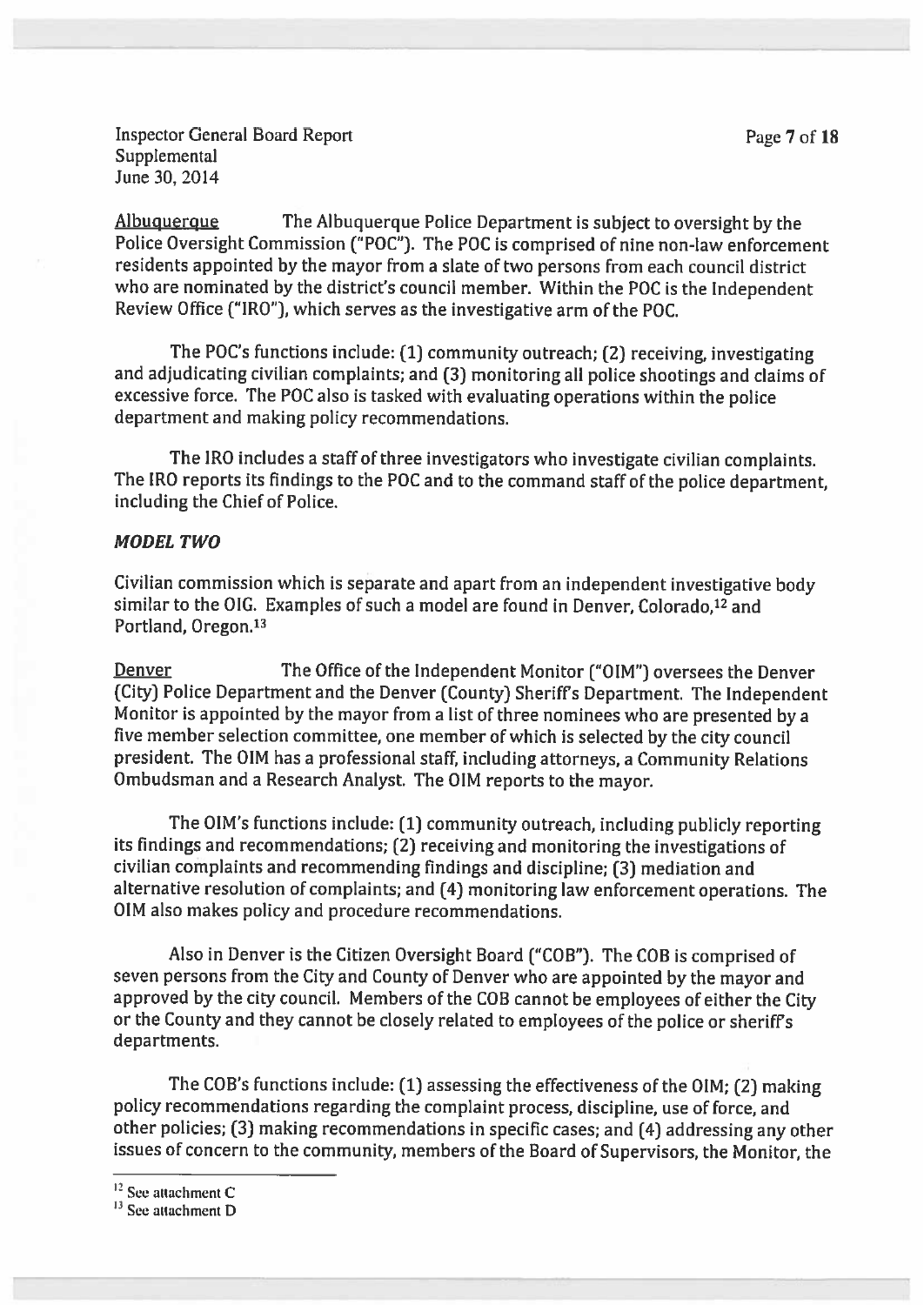Inspector General Board Report **Page 8 of 18 Supplemental** June 30, 2014

Manager of Safety, the Chief of Police, the Undersheriff, or the Fire Chief. The COB does not supervise or direct the activities of the OIM.

Portland The Independent Police Review Division ("IPRD") is part of the City Auditor's office. The IPRD's Director is selected by and reports to the City Auditor. The IPRD serves the function of receiving and screening civilian complaints and either dismissing them or referring them to the police department's internal affairs division or for mediation.

Portland also has the Citizen Review Committee ("CRC"). The CRC is comprised of eleven volunteers who are appointed by the city council. The CRC's functions include: (1) community outreach; (2) reviewing and advising the police department's internal affairs section on its complaint handling processes; (3) assisting and advising the IPRD regarding complaints and policy recommendations; and (4) hearing appeals from complainants and officers and publicly reporting its findings.

#### MODEL THREE

Civilian commission with no investigative arm. An example of such <sup>a</sup> civilian commission is found in Claremont.14

Claremont's Police Advisory Commission ("PAC") is comprised of seven city council appointees. The PAC's functions include: (1) community outreach; (2) monitoring some police conduct as identified in its enabling ordinance; (3) reviewing police handling of complaints, the recruitment and hiring of police department personnel; and (4) reviewing and recommending policies and procedures.

#### MODEL FOUR

There is <sup>a</sup> model of civilian oversight which does not include <sup>a</sup> civilian commission component. Examples of such a model are found in San Jose<sup>15</sup> and Santa Cruz.<sup>16</sup>

San Jose The Independent Police Auditor ("IPA") oversees the San Jose Police Department. The IPA is appointed by the city council to <sup>a</sup> four-year term. The IPA employs <sup>a</sup> staff of five, including an auditor and an ombudsman. The IPA is completely independent of any political entity.

The IPA's functions include: (1) community outreach, including reporting to the public its findings and the results of its auditing activities; (2) participating with the police department in the review of officer involved shootings; and (3) reviewing the police department's investigations of complaints against police officers.

<sup>&</sup>lt;sup>14</sup> See attachment E

 $15$  See attachment F

<sup>&</sup>lt;sup>16</sup> See attachment G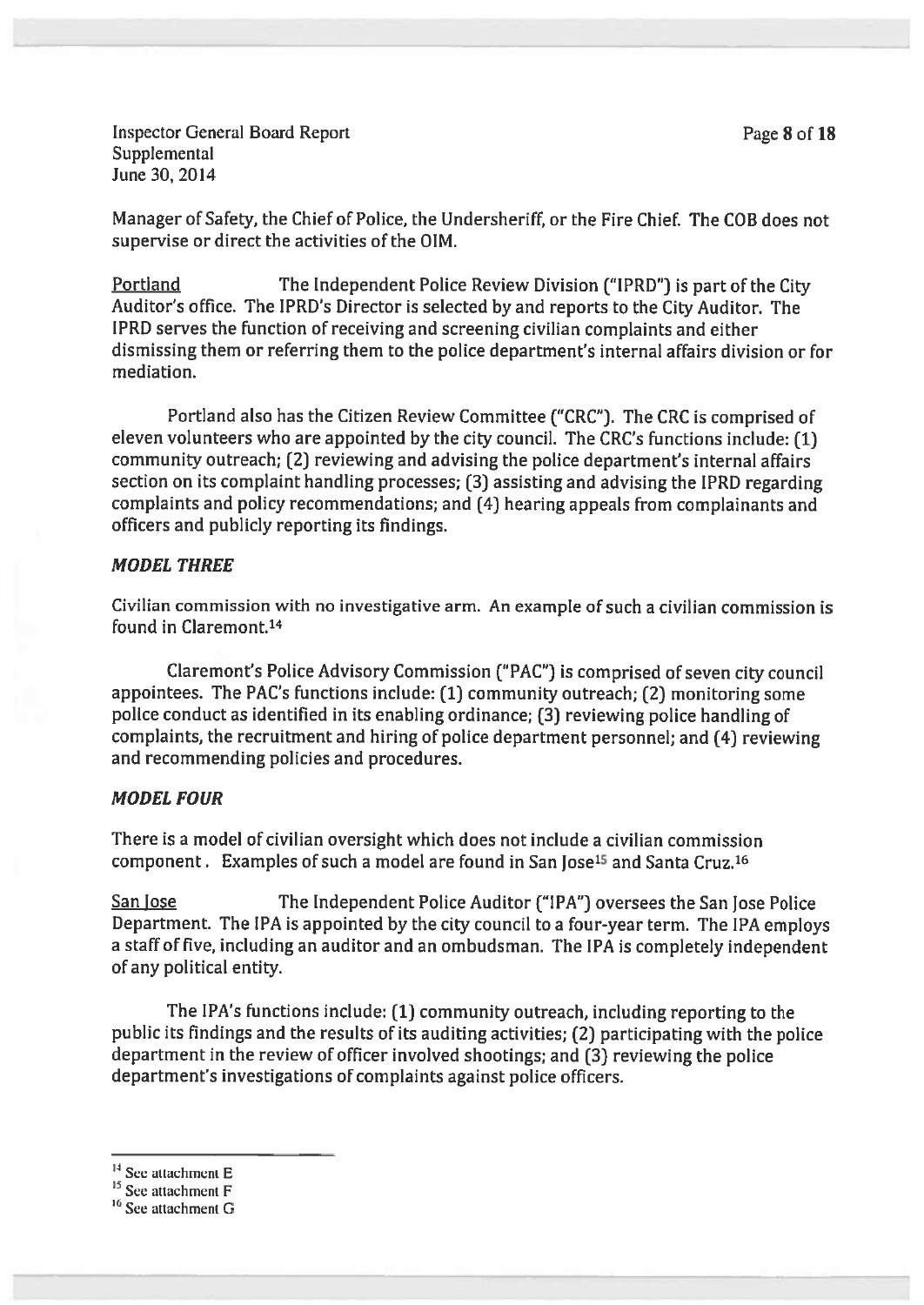Inspector General Board Report **Page 9 of 18 Supplemental** June 30, 2014

Santa Cruz The Independent Police Auditor oversees the Santa Cruz Police Department. The IPA reports to the Public Safety Committee of the city council.

The IPA's functions include; (1) reviewing police department internal affairs investigations; (2) reviewing officer involved shootings; (3) reviewing police department policies and procedures; (4) the investigation of civilian complaints; and (5) community outreach.

There are numerous entities throughout the nation and the state which have implemented one of these four models.17 Within each of these four models there are innumerable variations in the functions which these entities serve, the composition of the civilian commissions and the civilian entities charged with investigation, the method by which individuals are selected and appointed to serve, the length of the terms which they serve, and the compensation the individuals receive.

### Functions Of Civilian Oversight Bodies

It appears that civilian oversight bodies charged with concrete and specific responsibilities and provided the authority or jurisdiction to carry out those responsibilities are much more successful than similar entities <sup>g</sup>iven little more than undefined aspirations and no tools. In keeping with that preference, we outline below the most significant COB functions selected from several cities and counties we have observed, describe the function and comment upon its utility and applicability to Los Angeles County.

Adjudication Civilian oversight bodies (COBs) can perform <sup>a</sup> lay adjudicative function for misconduct allegations following internal investigation by the Sheriffs Department. COBs that do this usually function as an "appeals court" for civilians who are dissatisfied with the outcome of the complaint investigation and decision-making performed by the law enforcement department. In Portland, either the civilian or the subject officer may appeal from the Police Bureau's decision and take the case to the 'Citizens Review Committee," which is composed of civilian appointees who serve <sup>a</sup> set term and receive substantial training in police procedures. Like most civilian appeal boards, the CRC issues advisory opinions to the decision-making authority but cannot dictate the final outcome.

It is also important to note that Oregon's confidentiality laws for police disciplinary documents are less stringent than those in California and that the culture and community expectations in Portland have produced <sup>a</sup> tradition of relatively high transparency in police matters. The CRC is allowed to review the entire internal affairs investigation file — as any meaningful appea<sup>l</sup> review would require. Two additional factors assist the CRC in being effective. 1) Police disciplinary decisions are ultimately made by the Mayor of Portland, in his or her capacity as Police Commissioner, so when the CRC issues recommendations, it is making them to <sup>a</sup> civilian elected official. 2) The CRC is able to draw upon the expertise

<sup>17</sup> See the National Association of Civilian Oversight of Law Enforcement web site at www.nacol.org/nacoleresources/oversight-agencies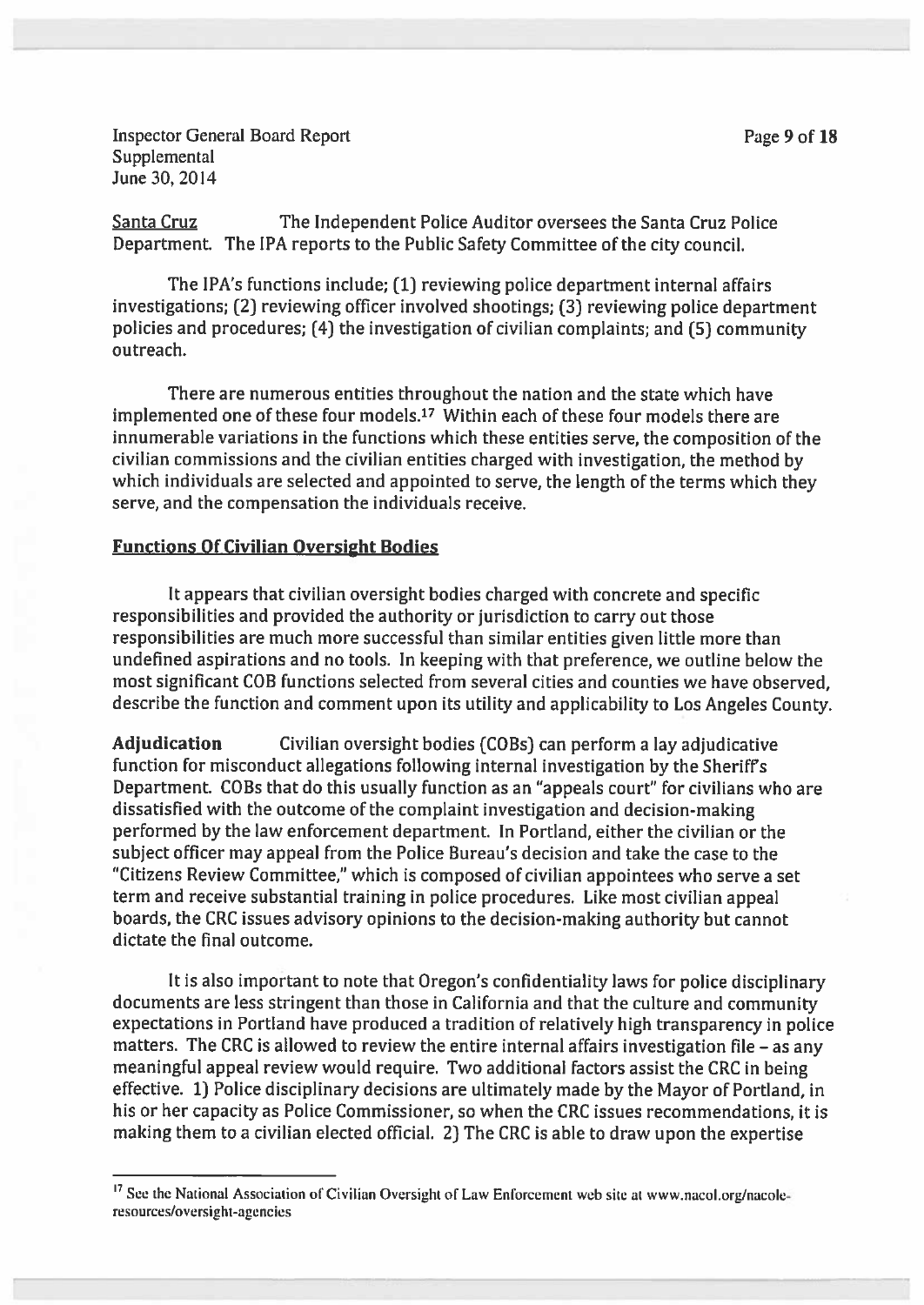Inspector General Board Report **Page 10 of 18** Supplemental June 30. 2014

and guidance of the full time professionals in the office of the Independent Police Review within the City Auditor's office.

<sup>A</sup> civilian review board in Los Angeles County could serve an important function by providing such <sup>a</sup> forum for appeal, but implementing this structure would require the following changes:

- An agreemen<sup>t</sup> with the Sheriffs Department and the Sheriffs employee unions that the COB could have access to the investigative file.
- A change in the union memoranda of understanding (MOUs) that the COB, in the case of a founded allegation, could be used as an alternative to the existing appeal venues — the Civil Service and Employee Relations Commissions — and that in the case of an unfounded allegation appealed by the civilian, subject deputies would have access to the COB process and be able to participate if they chose to.
- • <sup>A</sup> change in Civil Service/Employee Relations commissions' rules to provide for COB review as an authorized alternative.

The Seattle Community Police Commission has acknowledged similar obstacles to the establishment of an appeals function and is urging its city to negotiate for a collective bargaining agreemen<sup>t</sup> "re-opener' to address the need for <sup>a</sup> civilian structure to satisfy "substantial community interest in an avenue for complainants to appeal the outcome of the complaint investigation process."

When case volume is high and the civilian review board is based on an all-volunteer model, this can be <sup>a</sup> formula for failure. The City of lnglewood instituted <sup>a</sup> review model that was unsuccessful because it was unable to keep pace with the statute of limitations imposed by the Public Safety Officers' Bill of Rights.

Investigation Some COBs perform or direct initial investigations of allegations of misconduct. In those jurisdictions that authorize such investigations, the subject matter of the allegations in question is almost always confined to civilian complaints as oppose<sup>d</sup> to internally generated complaints brought by supervisors and managers within the law enforcement agency. The daunting challenge of this function is the time and resource commitment necessary to do effective investigations. Any type of misconduct investigation is labor intensive and requires experienced investigators. In almost any anticipated arrangement, <sup>a</sup> large number of salaried investigators would be required. New York City's newly established Inspector General's office, for instance, <sup>p</sup>lans to hire <sup>25</sup> full-time investigators to handle civilian complaint investigations. The San Diego Citizens Law Enforcement Review Board takes <sup>a</sup> different approach, employing only <sup>2</sup> <sup>½</sup> full-time investigators18 to complete upwards of <sup>100</sup> cases per year. CLERB investigations, however, are somewhat abbreviated. Deputies are not interviewed face-to-face but rather respon<sup>d</sup> in writing to <sup>a</sup> written questionnaire; investigators have access to police reports but not to Internal Affairs reports.

 $<sup>18</sup>$  The CLERB Director assists the two investigators as one of his many duties.</sup>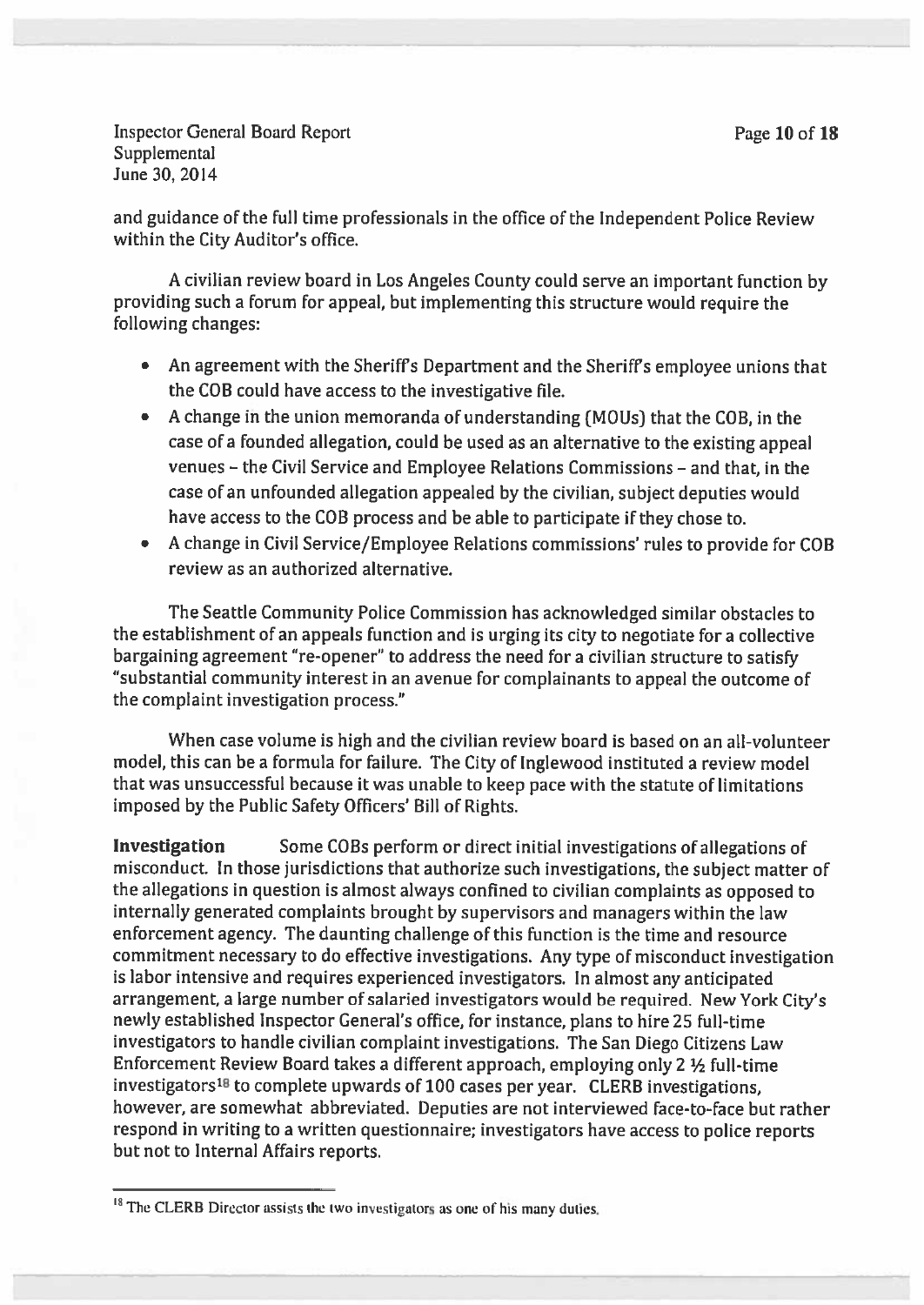Inspector General Board Report **Page 11 of 18 Supplemental** June 30, 2014

Another problem is the narrow scope of subject matter. Most investigations arising from civilian complaints focus on discourtesy, unfair treatment including bias, confiscation of property and low level use of force. These incidents represent <sup>a</sup> very important community/police nexus, but they very rarely result in significant discipline in contrast to cases instigated by supervisors and executives within the law enforcement agency. If there is <sup>a</sup> correlation between discipline level and effect on behavior and policy, then confining COB investigations to civilian complaints tends to limit the impact of those investigations on the lav enforcement agency.

Practical problems of independent investigation include obtaining authority to question officers (sometimes requiring an MOU negotiated with the officers' union) or getting their voluntary cooperation. Subpoena power does not alleviate all of these constraints and is <sup>a</sup> highly inefficient tool for standard cases. It would also require legal action beyond the direct authority of the Board of Supervisors.

Outreach and Intake of Complaints Civilian oversight bodies have recognized <sup>a</sup> need to encourage civilians with <sup>a</sup> specific grievance against their law enforcement agency to enter into the available complaint process and to explain the process and its outcomes to those complainants and to the public. They acknowledge that this effort requires time and resources but that it can benefit individuals and community police relations. Sometimes this process requires extensive screening and explanation of the process even before <sup>a</sup> complaint is referred to the law enforcement agency.

The Seattle Community Police Commission is proposing to increase its professional civilian staff of three full-time employees in order to provide complainant advocates available to assist complainants in navigating the complaint process and who keep complainants updated on the progress and outcomes of investigations and appea<sup>l</sup> processes. The San Jose Independent Police Auditor (IPA) already performs this function with its staff of ten. The Auditor also <sup>p</sup>laces <sup>a</sup> strong emphasis on community outreach and concludes that keeping the public informed at frequent community meetings has been <sup>a</sup> key to the effective restoration of public confidence in her agency. It may also have inspired higher rates at which the public takes advantage of the complaint process. Currently approximately 350 complaints per year are filed an the San Jose Police Department, about half of which come directly to the IPA.

Because of the demands <sup>p</sup>laced on staff time and the goo<sup>d</sup> prospects for genera<sup>l</sup> agreemen<sup>t</sup> on objectives and procedures, this function presents an opportunity for fulltime professional staff of an agency such as the OIG to share tasks with COB staff and volunteers.

Audits and Operations Evaluations Civilian oversight bodies, even those without large full-time staffs sometimes perform informal audits or operations evaluations which can bring to light police functions that are rarely scrutinized by <sup>a</sup> detached group of trained civilians. These can include law enforcement operations where the contact between police and the genera<sup>l</sup> public is most frequent such as calls for service and complaints lodged at station desks, activities in the visiting areas at detention facilities, and interactions between court services deputies and the public. This function may be especially pertinent to the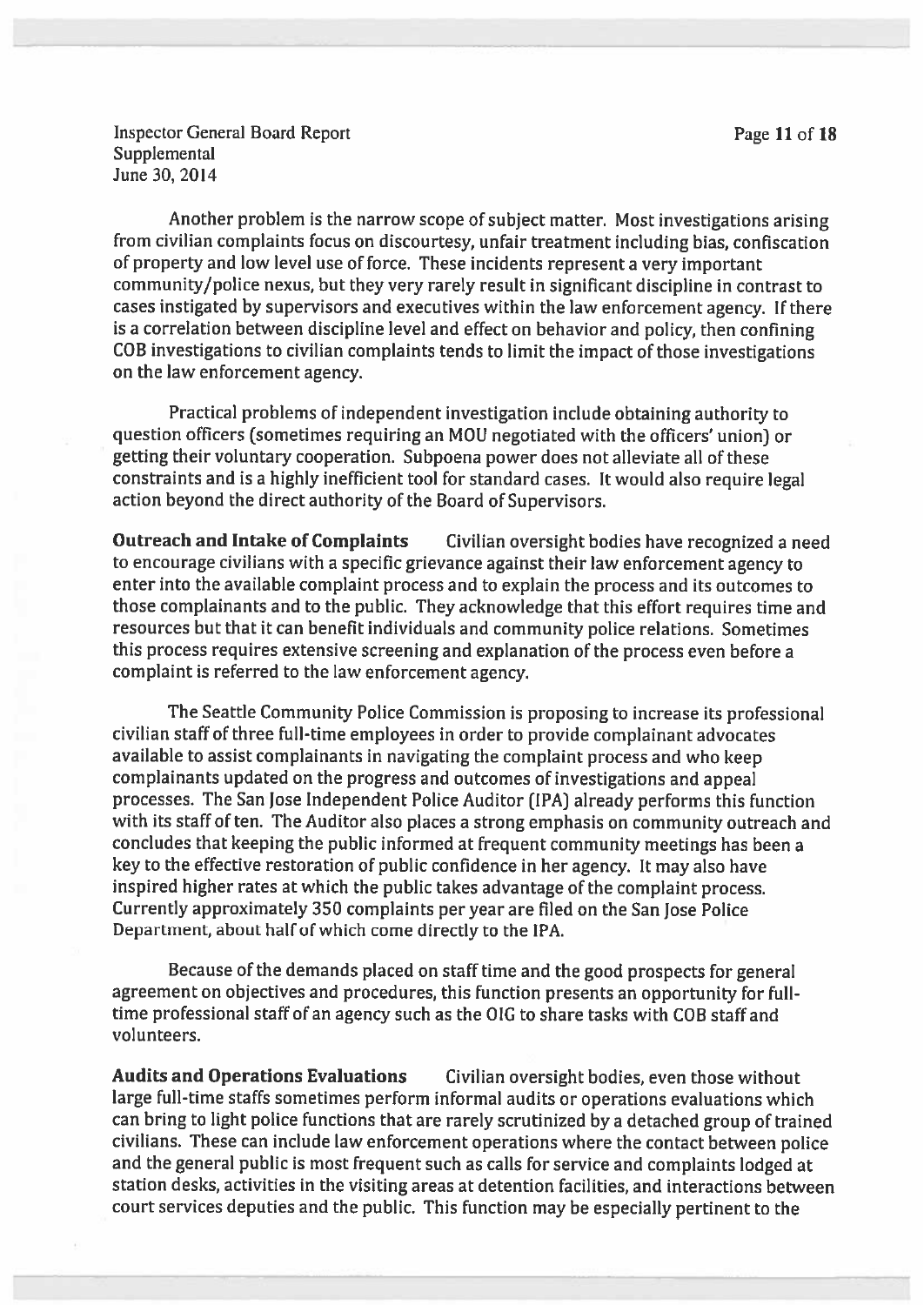Inspector General Board Report **Page 12 of 18** Supplemental June 30, 2014

challenge of maintaining consistently courteous, constitutional and unbiased policing over the huge geographic and demographic spectrum served by the LA Sheriffs Department through its 23 patrol stations, 8 major jails and <sup>42</sup> contract cities.

The Los Angeles County Probation Commission, for instance, performs analogous inspections and operations evaluations on the Probation Department's juvenile camps. They report their observations and conclusions about, among other things, living conditions, educational and recreational activities and condition of the <sup>p</sup>hysical <sup>p</sup>lant directly to <sup>a</sup> Department executive at the Commission's monthly meetings. This Commission also receives periodic updates on the progress of reforms from the Sheriffs Department, the Los Angeles County Office of Education, which staffs the schools in the juvenile institutions, and from the attorneys of the Office of Independent Review assigned to Probation Department.

Policy Reform Civilian oversight bodies almost universally express frustration over their limited time and opportunity to engage their law enforcement agencies on the issue of revising policies or developing new policies altogether. We believe the perspective and priorities of <sup>a</sup> COB are <sup>a</sup> valuable potential source of propose<sup>d</sup> policy reform, especially if the COB is engage<sup>d</sup> in complaint intake, the review of misconduct cases and/or vigorous community outreach. Policy proposals can be most persuasive when they arise from these activities and the recognition of problem trends in the interaction between police and the public. San Diego's CLERB, for instance, relates that all of its policy recommendations are rooted directly in its investigations of civilian complaints and its review of officer-involved deaths. The San Jose IPA's recommendations for changes in policies and procedures, included in its annual report, also arise from its review of the police department's investigations into civilian complaints, police shootings, and deaths in custody.

Agenda Setting for Professional Staff The Coalition to End Sheriff Violence in L.A. Jails recently recommended that <sup>a</sup> civilian review board be responsible for establishing the priorities for scrutiny and reform of the LA Sheriffs Department by the Office of the Inspector General. We have not encountered this function as <sup>a</sup> current capability of any of the COB type entities we reviewed in California, Portland and Seattle. The Seattle Community Police Commission(SCPCJ, however, has recommended that it add this function to its duties by serving as an advisory council to the other two entities concerned with civilian oversight of the Seattle Police Department, the Office of Police Accountability an entity within the police department, and the Monitor for the federal consent decree. There is a persuasive logic to the idea that, at the present time, the city's COB can provide needed guidance to unify the priorities of an integrity office inside the department and <sup>a</sup> federal agency's monitor outside the department. The SCPC also aspires to represent the interests of the public and to identify ways in which the complaint and accountability system can be more accessible and transparent to the public.

This structure is still untried and its theoretical relevance depends in par<sup>t</sup> on the existence of <sup>a</sup> federal consent decree. In light of those circumstances, it would be prudent for Los Angeles County to see if this propose<sup>d</sup> structural change in Seattle comes to fruition proves useful.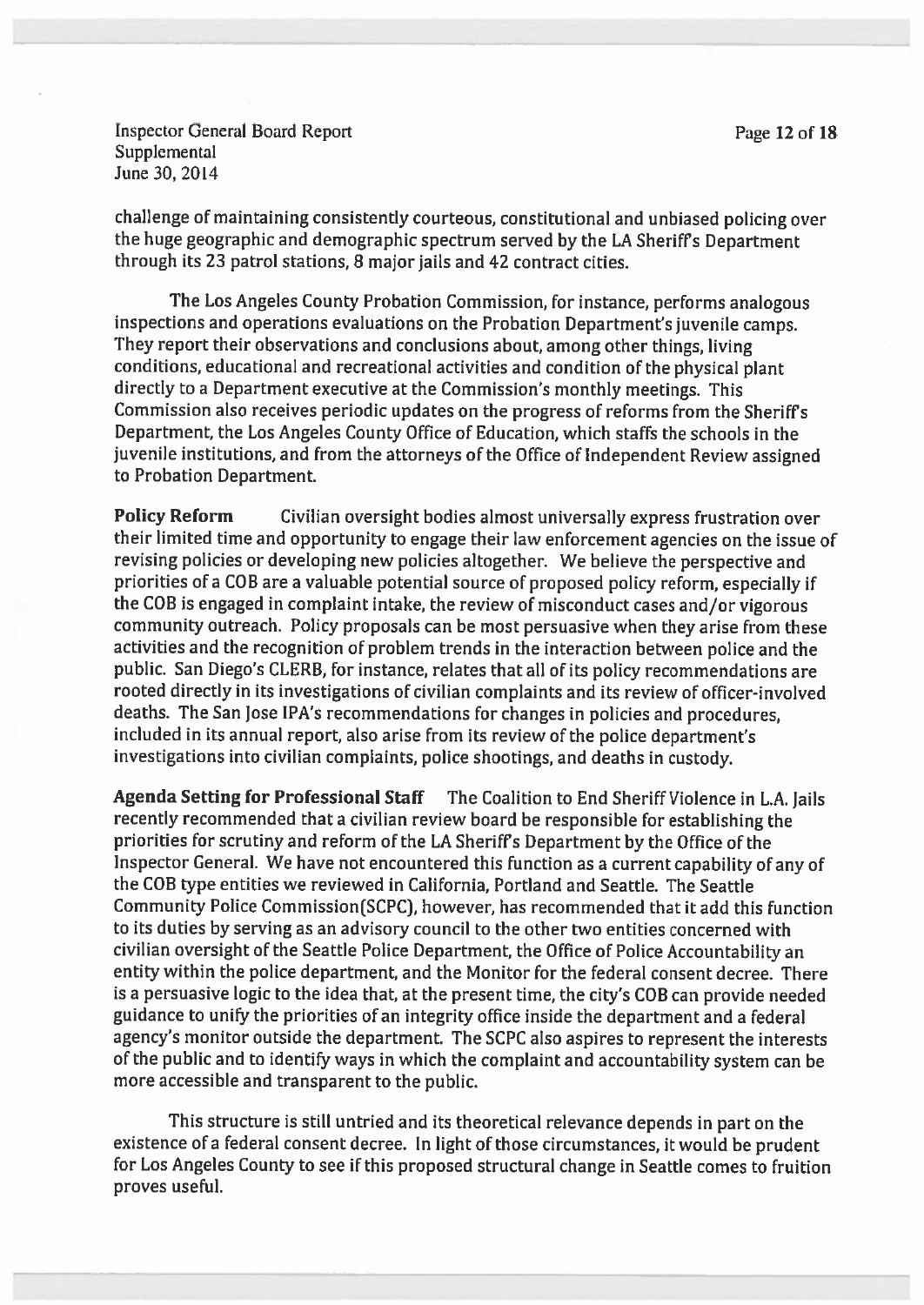Inspector General Board Report Page 13 of 18 **Supplemental** June 30, 2014

#### ISSUES AND CONCERNS IN CIVILIAN OVERSIGHT

The structure of <sup>a</sup> civilian oversight entity is not <sup>a</sup> predictor of its effectiveness. As cited above, San Diego County has <sup>a</sup> civilian commission, the CLERB. The CLERB has within its scope of authority an investigative body with <sup>a</sup> professional staff which conducts independent investigations of civilian complaints. <sup>A</sup> speaker at the International Human Rights Clinic, presented at the University of California at Los Angeles School of Law on May 23, 2014, observed that San Diego County's CLERB provided a promising model for robust civilian oversight of law enforcement. However, some members of the civil rights bar in San Diego County do not think the CLERB is effective. <sup>A</sup> representative of the San Diego Imperial Counties Chapter of the American Civil Liberties Union expresse<sup>d</sup> to the OIG the opinion that the reputation of the CLERB among the region's civil rights attorneys is that the CLERE acts as <sup>a</sup> "rubber stamp" for the Sheriff.

Albuquerque, New Mexico, also cited above, has <sup>a</sup> structure similar to that of San Diego County. Yet, in spite of Albuquerque's efforts to provide effective civilian oversight, a United States Department of Justice investigation found that Albuquerque's "external oversight is broken and has allowed the department to remain unaccountable  $\dots$ ." The USDOJ investigation determined that "structural and systemic deficiencies - including insufficient oversight, inadequate training, and ineffective policies — contribute to the use of unreasonable force," including <sup>20</sup> fatal shootings in <sup>a</sup> four year period, the majority of which the USDOI concluded were unconstitutional.<sup>19</sup>

While the San Diego County and Albuquerque models are believed by some not to be achieving the objectives for which they were created, Denver, Claremont and San Jose have experienced more positive outcomes.

Denver's Office of the Independent Monitor has been in <sup>p</sup>lace since 2005. As discussed above, the Independent Monitor reports to the mayor and is charged with: (1] community outreach, including publicly reporting its findings and recommendations; (2) receiving and monitoring the investigations of civilian complaints and recommending findings and discipline; [3) mediation and alternative resolution of complaints; (4) monitoring law enforcement operations; and (5) making policy and procedure recommendations. <sup>A</sup> review of the internet blogs and press archives covering the Denver area reveals that while there has been some tension between the Independent Monitor and the police agencies it oversees, there does not appear to be <sup>a</sup> presence of significant community dissatisfaction with the OIM's performance.

Claremont's Police Advisory Commission was formed in 2001. As discussed above, Claremont's PAC serves the functions of: (1) community outreach; [2) monitoring some police conduct as identified in its enabling ordinance; (3) reviewing poilce handling of complaints, the recruitment and hiring; and (4) reviewing and recommending policies and procedures. Both the police department and members of the community have expresse<sup>d</sup> the view that the PAC is <sup>a</sup> positive force in police community relations.

<sup>&</sup>lt;sup>19</sup> Attachment H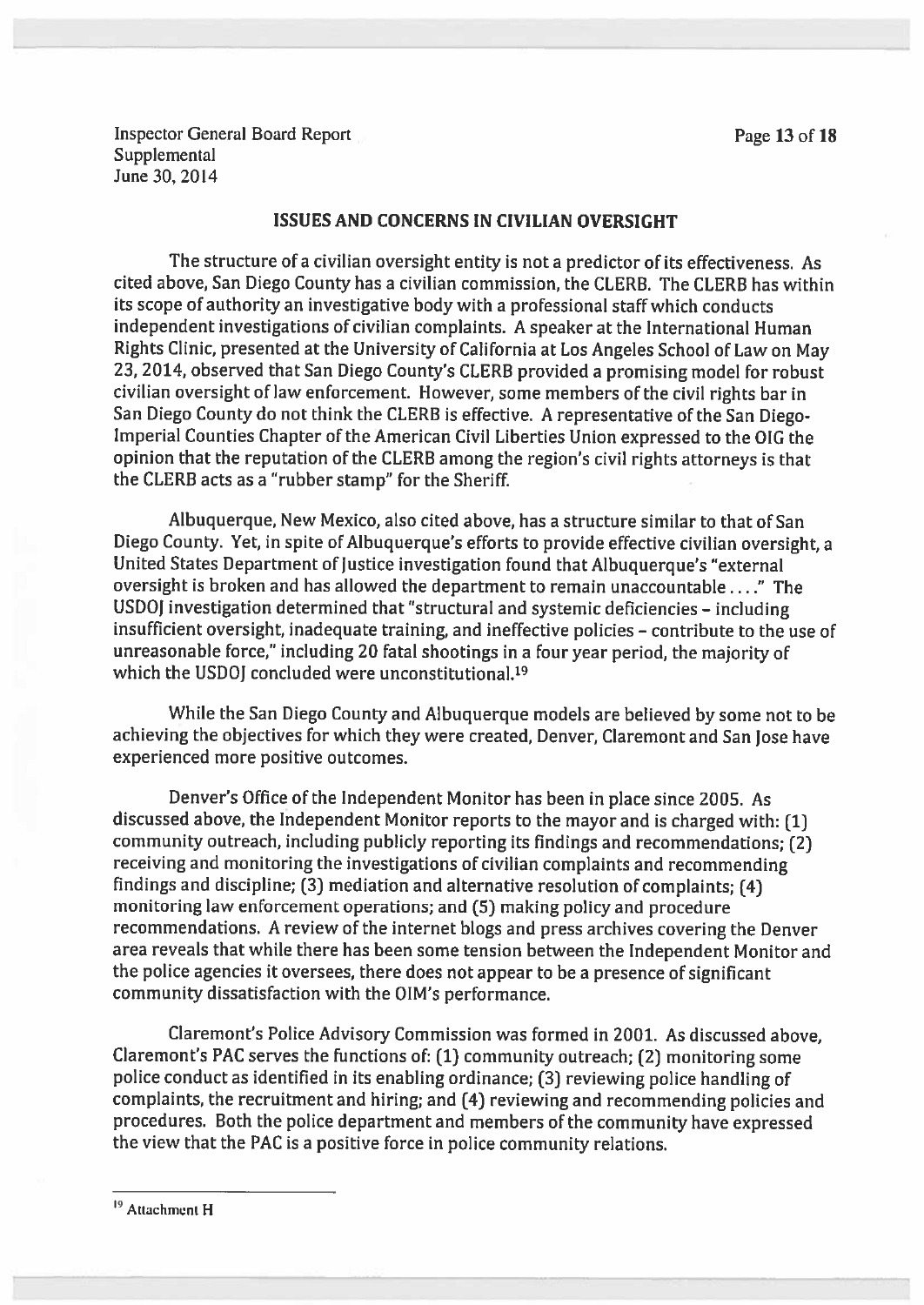Inspector General Board Report **Page 14 of 18 Supplemental** June 30, 2014

San Jose's Office of the Independent Police Auditor has been in <sup>p</sup>lace since 1993. As discussed above, the IPA is appointed by the city council to <sup>a</sup> four year term and is charged with: (1) community outreach, including reporting to the public its findings and the results of its auditing activities; (2) participating with the police department in the review of officer involved shootings; and (3) reviewing the police department's investigations of complaints against police officers. <sup>A</sup> review of blogs and media archives from the San Jose area does not yield any recent public expression of dissatisfaction with the IPA.

The current Independent Police Auditor is Judge Ladoris Cordell, retired. Judge Cordell believes the San Jose model has been particularly effective in fulfilling its functions and credits much of that success to extensive community outreach by the IPA. Judge Cordell also opined that the IPA could be even more effective if the IPA had the ability to evaluate complaints generated from within the police department.

As previously stated, there does not appear to be any outcome study evaluating or comparing the effectiveness of any particular model of civilian oversight of law enforcement in the United States. The anecdotal evidence adduced in the OlG's review of these and other external models of civilian oversight bodies which have been established throughout the country suggests that there are four important components to the success of <sup>a</sup> civilian oversight model:

- •Structure. How is the civilian oversight body organized?
- Composition. Who serves and how are they selected?
- •Transparency. How public is the civilian oversight body's work?
- Access. How much access does the civilian oversight body have to law enforcement personnel, records and facilities?

Brian Buchner, President of the National Association for Civilian Oversight of Law Enforcement (NACOLE) has pointed out that the degree of access the civilian oversight body has to law enforcement records, personne<sup>l</sup> and facilities and the cooperation of the law enforcement agency with the civilian oversight body may be more determinative of the body's effectiveness than its structure or its composition. An example of that is found in the Los Angeles Police Department.

In the city of Los Angeles, the Los Angeles Police Department ("LAPD") is subject to the authority of the Board of Police Commissioners, comprised of civilians appointed by the Mayor. The Police Commission has full access to confidential police records and extensive powers including the ability to set policy for the LAPD and to having <sup>a</sup> say in the hiring and firing of the Chief of Police. The Police Commission also supervises its own Office of the Inspector General, which investigates civilian complaints, reviews internal affairs investigations and evaluates critical incidents and major uses of force cases and policy issues.2° Yet, <sup>a</sup> review of LAPD history reveals that there are practical issues in gaining

<sup>&</sup>lt;sup>20</sup> Policies and Authority Relative to the Inspector General, Los Angeles Board of Police Commissioners, adopted November 21, 2000,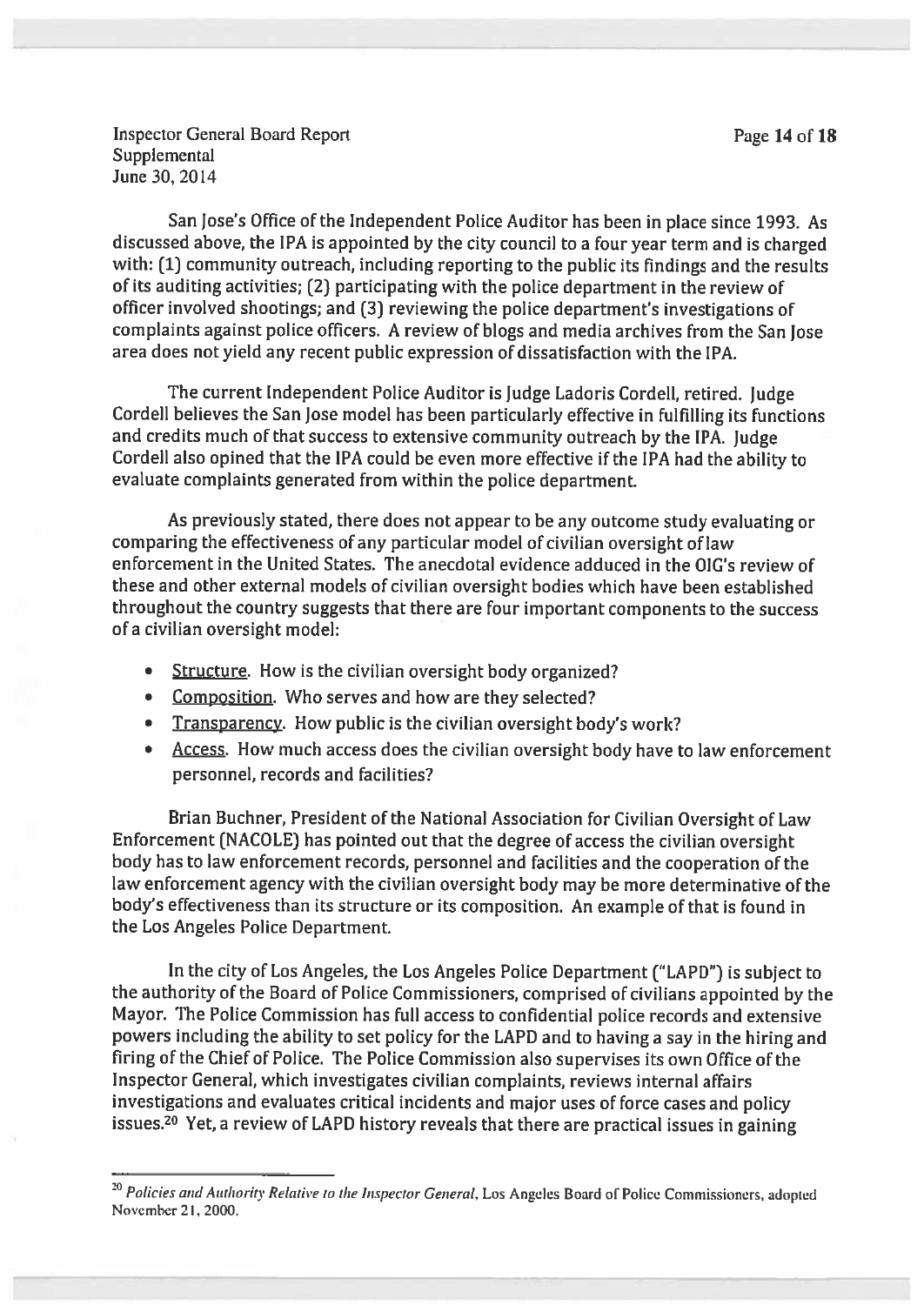Inspector General Board Report **Page 15 of 18 Supplemental** June 30, 2014

access which cannot be resolved without the cooperation of the Department, even with the presence of an empowered civilian commission.

Since 1999, the City has mandated that the LAPD cooperate fully with the OIG and provide the OIG full access to all LAPD records, personnel and facilities.21 However, the LAPD OIG did not fully comply with that mandate until 2002, when the Chief and the Inspector General forged <sup>a</sup> cooperative relationship.

In <sup>a</sup> more one recent example, the Chief overruled the decision of the Department's disciplinary board, which had unanimously agreed to recommend firing an officer. The Chief decided to spare the officer, imposing <sup>a</sup> lengthy suspension instead. The Police Commission expresse<sup>d</sup> concern over possible preferential treatment in the relatively lenient discipline of the officer, the son of <sup>a</sup> retired LAPD Deputy Chief who is <sup>a</sup> long-time associate of the Chief.

The Police Commission questioned the disciplinary decision and expresse<sup>d</sup> concern that it would cause officers to believe that Department discipline was not fair or free from favoritism. The Chief did not change his decision and the Commission did not have the authority to change the discipline.

In these situations, the Commission has one very blunt tool -- declining to renew the Chiefs contract. The Commission is unlikely to wield this tool for an individual disciplinary case or policy issue, especially when otherwise satisfied with the Chief's performance.<sup>22</sup>

Although there are many opinions about the appropriate structure and functions of civilian commissions, it appears clear that the effectiveness of civilian oversight is dependent upon the spirit of cooperation that exists between the law enforcement agency and the civilian oversight entity and the access the agency provides the civilian oversight entity to its records, personnel and facilities.

#### COMMUNITY AND STAKEHOLDER INPUT

Since the inception of the OlG, the Inspector General has engaged in community outreach and continues to do so. He and his staff have met with and scheduled future meetings with community activist groups such as the Coalition to End Sheriff Violence in L.A. Jails and the National Association for Equal Justice. He has made himself available for discussion with community based groups, law enforcement labor representatives and community advocates representing many viewpoints. In researching this report, the OIG also sought and received input from community activists, civic and governmen<sup>t</sup> leaders, civil rights attorneys and advocates, members of law enforcement and representatives of law enforcement labor organizations and members of the academic community.

The views expressed to the OIG ran the gamut, from those who did not believe that any civilian oversight was necessary or desirable, to those who believed that the Sheriff

<sup>&</sup>lt;sup>21</sup> Los Angeles City Charter, section 573.

 $22$  The account of this disciplinary case is based in part on information in newspaper accounts.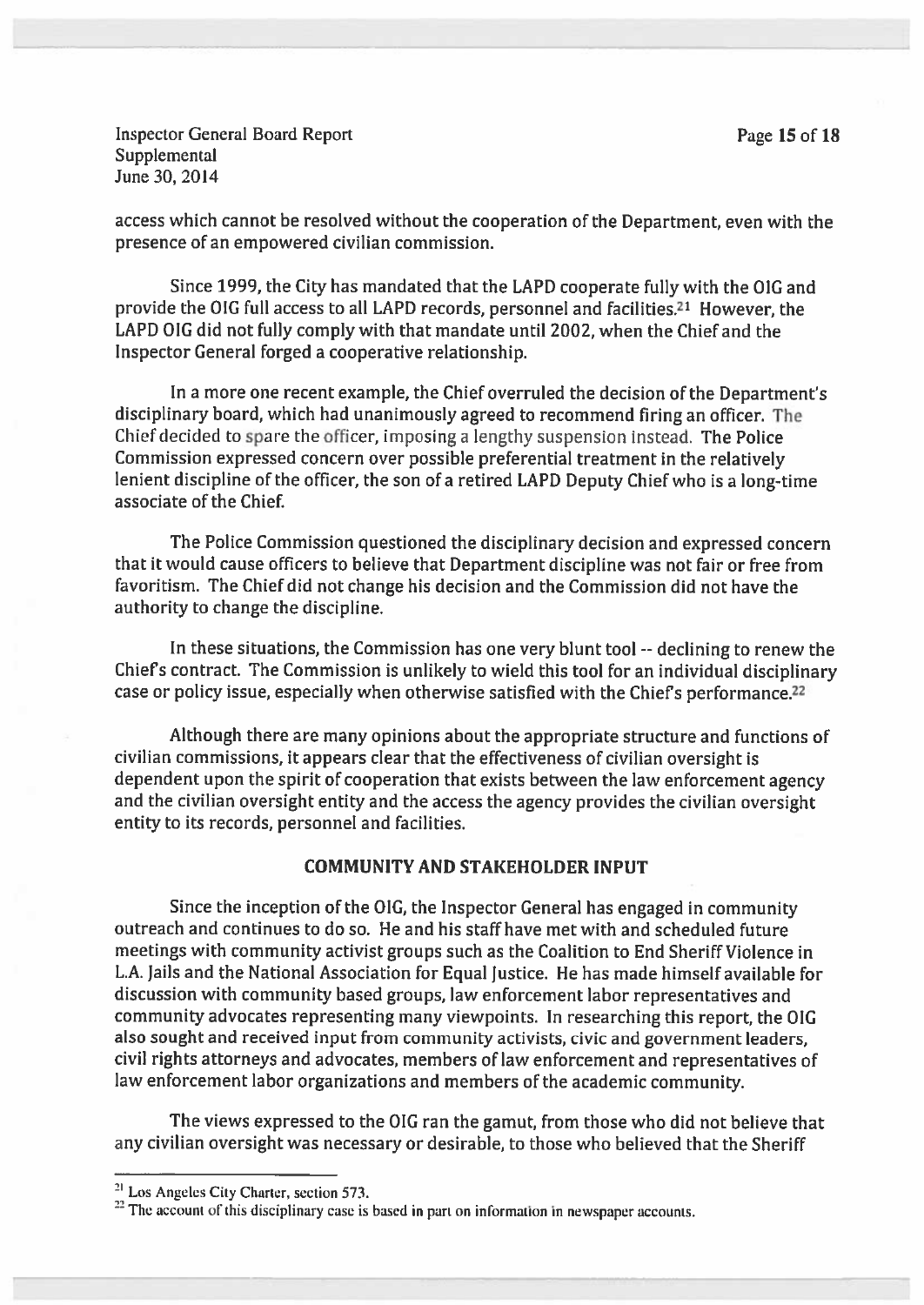Inspector General Board Report **Page 16 of 18 Supplemental** June 30, 2014

should not be an elected official, but rather repor<sup>t</sup> to <sup>a</sup> civilian oversight body which would have the power to set policy, hire and fire the Sheriff and impose discipline on Sheriff's Department's personnel.

Almost all of the persons with whom the OlG spoke are in agreemen<sup>t</sup> that the OlG's office is an established entity and should be incorporated in some fashion into whatever form of civilian oversight of the Sheriff's Department is implemented. Most agree that: [1] the public expectation for the OIG is that the OIG conduct impartial investigations, make findings which are uninfluenced by power or politics and make those findings public; and (2) to fulfill this mandate, the 010 should be independent from political pressures from the Sheriff's Department, labor organizations, advocacy groups and the Board of Supervisors.

The view was expressed to the OIG that this independence can be achieved by having the OIG report to an empowered civilian commission instead of to the Board. In this context, an empowered commission is one that has the power to compel the sheriff and sheriffs personne<sup>l</sup> to: (1) appear and answer questions under oath; (2) produce documents; and (3) provide access by the 01G to sheriffs department facilities. There are some with whom the 010 met who advocate that <sup>a</sup> civilian commission also be empowered to set Sheriffs Department policy and procedures, impose discipline on Sheriffs Department personnel and hire and fire the Sheriff.

Among the advocates of an empowered civilian commission, there is some disagreement about what, if any, limits should be placed on the OIG. Some believe, as proposed by the Coalition to End Sheriff Violence in L.A. Jails, that the civilian commission should have the power to: (1) determine what investigations are initiated; (2) terminate investigations; and (3) control the public release of findings by the 01G. Others suppor<sup>t</sup> limitations on the civilian commission's authority over the 01G. These persons believe the OIG should have the power to initiate its own investigations and that the commission should not have the power to: (1) mandate that the 010 initiate investigations; (2) mandate that the OIG terminate an investigation; (3) prohibit the OIG from initiating an investigation; or (4) mandate the release or suppression of <sup>a</sup> repor<sup>t</sup> by the OIG of its findings.

Most of the persons with whom the OIG spoke agree that the OIG should NOT be supervised by the civilian commission if the commission's primary function is to engage in public outreach and it has none of the powers of an empowere<sup>d</sup> commission. Many express the view that such <sup>a</sup> commission would still fulfill an important function in that it could provide <sup>a</sup> public forum at which 010 reports could be delivered and at which the community could publicly air its complaints about the Sheriff's Department. <sup>A</sup> civilian commission, they reason, could keep allegations of abuse by the Sheriffs Department in the public spotlight in <sup>a</sup> way that they believe the Board would not.

Some caution that a civilian commission without the powers held by an empowered civilian commission might slow the political momentum for <sup>a</sup> more robust commission because of <sup>a</sup> public perception that the problem with the Sheriffs Department had been resolved or that, if problems with the Sheriffs Department continued, <sup>a</sup> civilian commission was not effective.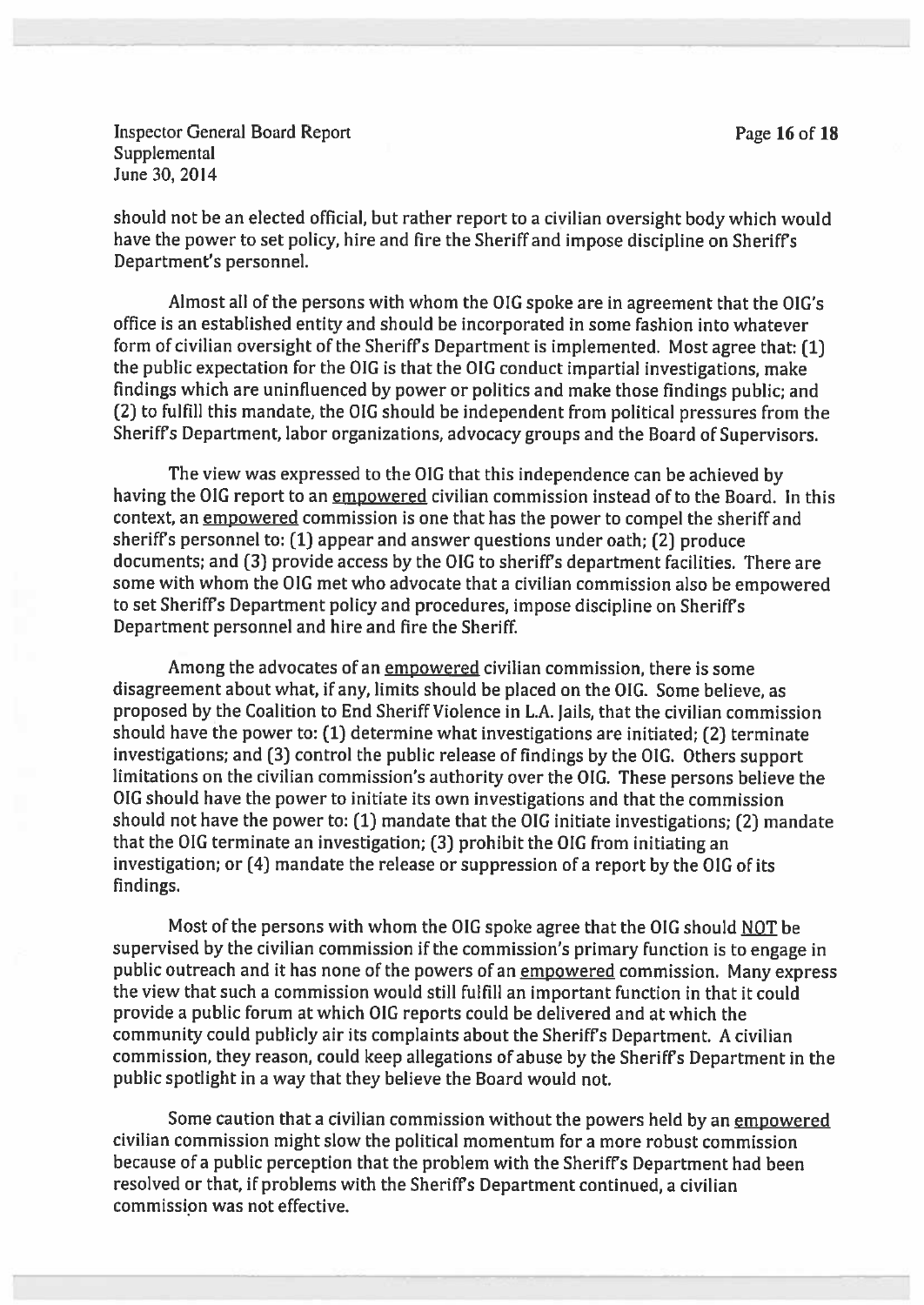Inspector General Board Report **Page 17 of 18 Supplemental** June 30, 2014

Although there are those who consider an empowered civilian commission necessary for the success of civilian oversight, there are those who disagree. The model of civilian oversight implemented by San lose and Santa Cruz -- the Independent Police Auditor--had its advocates. The advocates for this model believe that it is the best structure for ensuring that the OIG conducts impartial investigations and makes findings which are uninfluenced by power or politics and makes those findings public. There are advocates of the empowere<sup>d</sup> commission model who believe that, if the empowere<sup>d</sup> commission is not implemented, the IPA model would be the preferred alternative.

The model implemented by the city of Claremont also has its advocates. These individuals believe such <sup>a</sup> commission could provide <sup>a</sup> public forum at which the community could publicly air its complaints about the Sheriffs Department. Most of the advocates of this model are of the opinion that the OIG should make its reports to this commission, as the Denver Office of the Independent Monitor does, not the Board of Supervisors. But there are supporters of this model who do not think the OIG should view such <sup>a</sup> commission as <sup>a</sup> vehicle through which to publicize its work. Additionally, there were those who oppose all of the other models, but who state that, while they would not advocate for civilian oversight, they would not oppose this particular model.

<sup>A</sup> few expresse<sup>d</sup> opposition to, not only civilian oversight commissions, but any type of civilian oversight, including that of the 010.

There is disagreement among persons of all views about the method propose<sup>d</sup> by the Coalition to End Sheriff Violence in L.A. Jails for selecting the members of the civilian commission. Some object to the District Attorney having an appointment because, they argue, the District Attorney is too close to the law enforcement community. Some counter that someone needs to be on the commission who understands the requirements of prosecuting criminal cases. There are also objections to nominations by the community advocacy organizations. These organizations were described as transitory. Most agree that the size of the commission should be at least nine. The reason most commonly <sup>g</sup>iven was that nine votes would be needed to ensure that the Board did not control the commission.

All of those with whom the OIG spoke believe that, whether they support civilian oversight of the Sheriff's Department or not, civilian oversight in some form is inevitable.

#### **CONCLUSION**

It is the position of the OIG that the structure of any civilian commission should be designed to fulfill the functions which that commission is expected to fulfill. The necessity for <sup>a</sup> civilian commission and the authority, the structure, the composition and the functions of <sup>a</sup> civilian commission are all significantly impacted by the effectiveness of the 010. The effectiveness of the <sup>010</sup> cannot be evaluated until the <sup>010</sup> has become fully staffed and operational. It is therefore recommended that the Board of Supervisors defer action on the creation of <sup>a</sup> civilian commission until after the Office of the Inspector General becomes fully staffed and operational, the new Sheriff takes office and the issues of access to the Sheriffs Department's records, personnel and facilities are resolved.